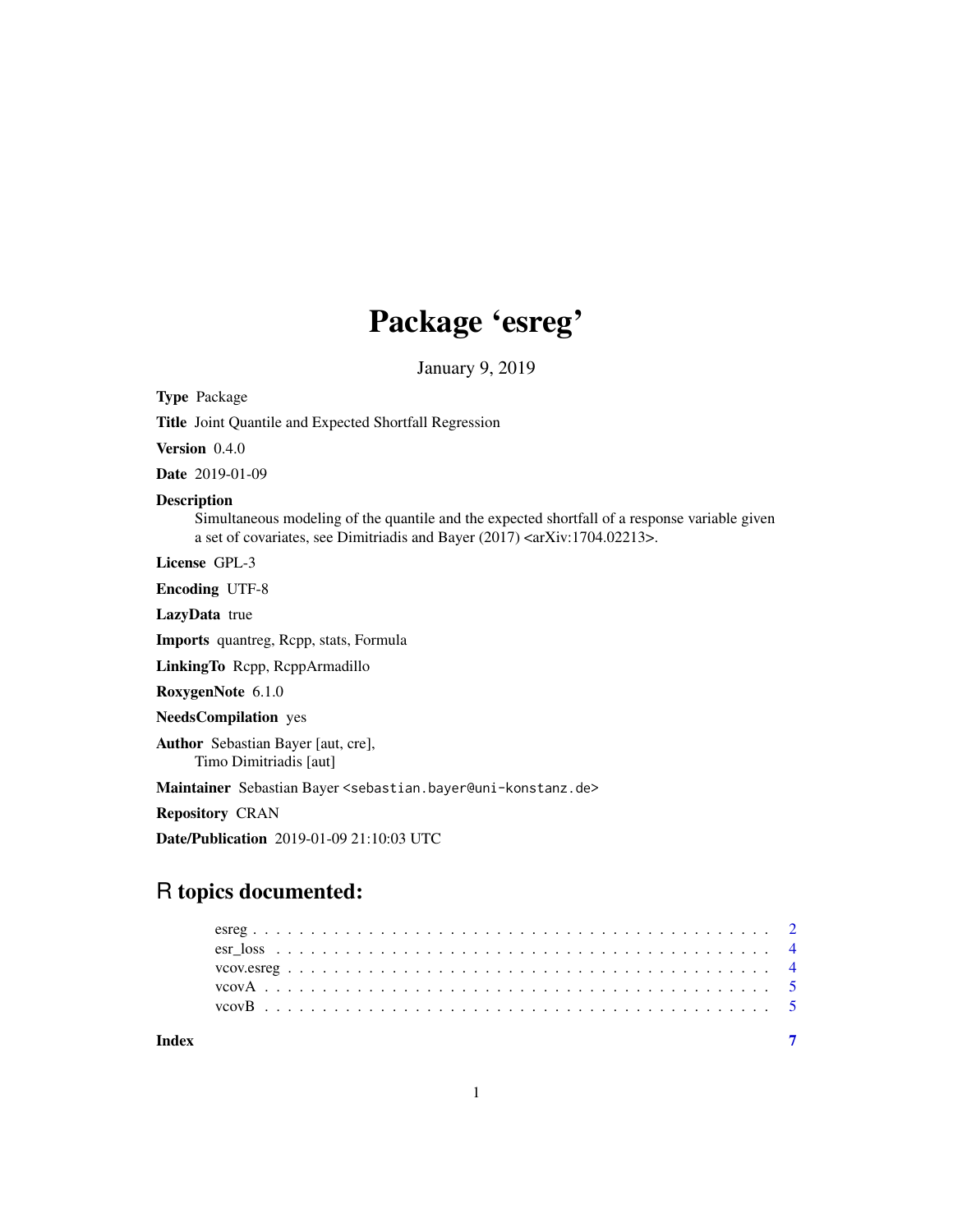# <span id="page-1-0"></span>Description

Estimates a joint linear regression model for the pair (VaR, ES):

$$
Q_{\alpha}(Y|Xq) = Xq'\beta_q
$$
  

$$
ES_{\alpha}(Y|Xe) = Xe'\beta_e
$$

# Usage

```
esreg(...)
## S3 method for class 'formula'
esreg(formula, data = parent.frame(), alpha, g1 = 2L,
 g2 = 1L, early_stopping = 10, ...)
## Default S3 method:
esreg(xq, xe, y, alpha, g1 = 2L, g2 = 1L,
  early_stopping = 10, ...)
```
# Arguments

| Further arguments (does not apply here)                                                                                                                                                                                                                       |
|---------------------------------------------------------------------------------------------------------------------------------------------------------------------------------------------------------------------------------------------------------------|
| Formula: $y \sim x1 + x2$ $ x1 + x2$ where the first part after the response vari-<br>able specifies the quantile equation and the second the expected shortfall part. If<br>only one set of regressors is provided it is used for both model specifications. |
| data. frame that holds the variables                                                                                                                                                                                                                          |
| Probability level                                                                                                                                                                                                                                             |
| 1, 2 (see $G1$ fun, $G1$ prime fun), defaults to 1                                                                                                                                                                                                            |
| $1, 2, 3, 4, 5$ (see G2_curly_fun, G2_fun, G2_prime_fun). defaults to 2                                                                                                                                                                                       |
| early_stopping Stop the iterated local search if there is no improvement in early_stopping steps.                                                                                                                                                             |
| Explanatory variables for the quantile regression equation                                                                                                                                                                                                    |
| Explanatory variables for the expected shortfall regression equation                                                                                                                                                                                          |
| Response vector                                                                                                                                                                                                                                               |
|                                                                                                                                                                                                                                                               |

# Value

An esreg object

# References

[A Joint Quantile and Expected Shortfall Regression Framework](https://arxiv.org/abs/1704.02213)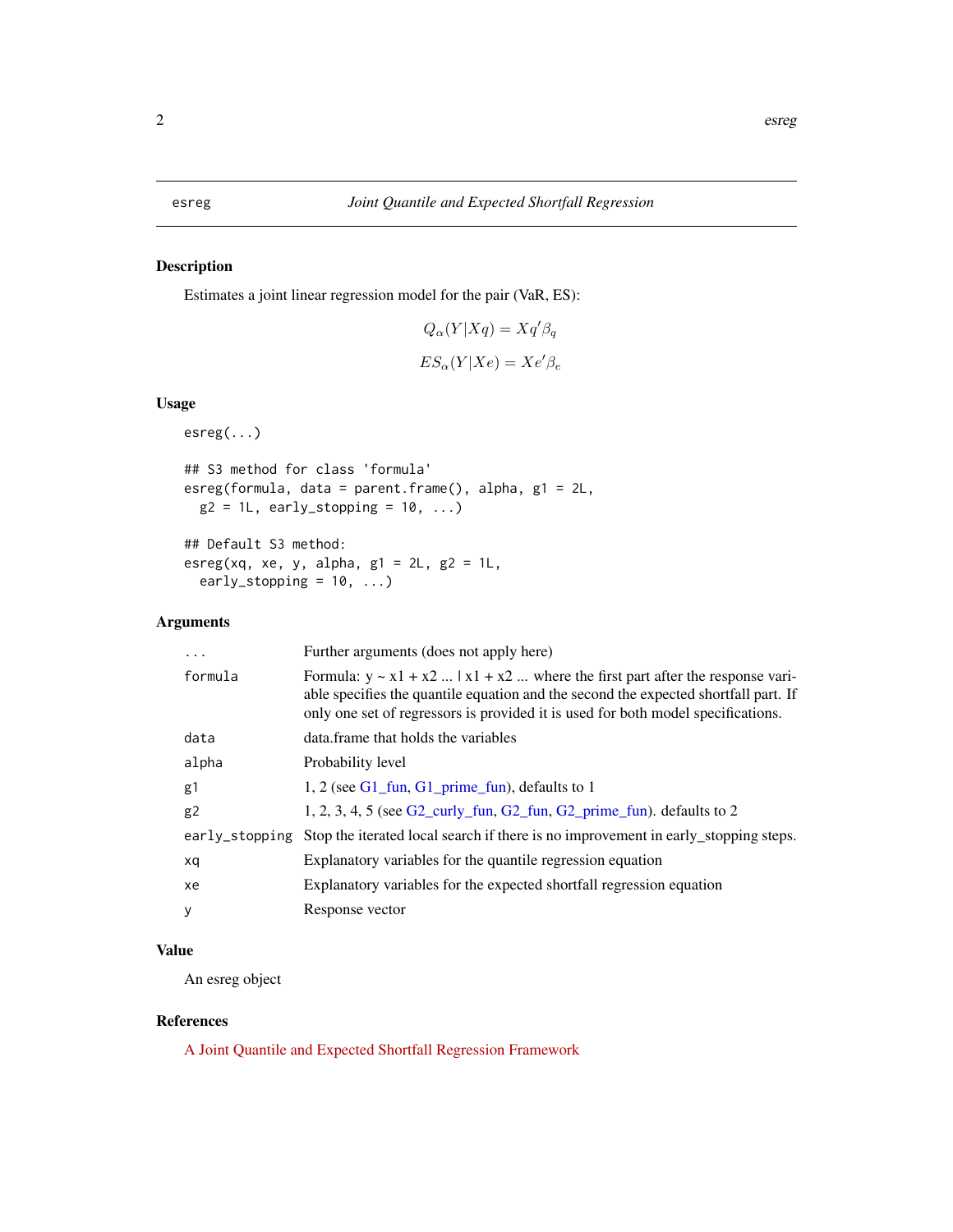<span id="page-2-0"></span>esreg 3

# See Also

[vcov.esreg](#page-3-1) for covariance estimation

### Examples

```
# Simulate data (DGP-(2) in the linked paper)
set.seed(0)
x <- rchisq(1000, df=1)
y \le -x + (1 + 0.5 \times x) \times \text{norm}(1000)# True quantile and expected shortfall regression parameters (for alpha=0.025)
alpha=0.025
true_pars <- c(-1.959964, -1.979982, -2.337803, -2.168901)
# Estimate the model using the standard settings
fit \leq esreg(y \sim x, alpha=alpha)
# Compare the different variance-covariance estimators
cov1 <- vcov(object=fit, sparsity="iid", cond_var="ind")
cov2 <- vcov(object=fit, sparsity="nid", cond_var="scl_N")
cov3 <- vcov(object=fit, sparsity="nid", cond_var="scl_sp")
print("Comparison of the variance-covariance estimators")
print(rbind(Truth=true_pars,
            Estimate=coef(fit),
            SE_iid_ind=sqrt(diag(cov1)),
            SE_nid_N=sqrt(diag(cov2)),
            SE_nid_sp=sqrt(diag(cov3))))
# Compares estimates using different G2 functions
fit1 <- esreg(y \sim x, alpha=alpha, g2=1)
fit2 <- esreg(y \sim x, alpha=alpha, g2=2)
fit3 <- esreg(y \sim x, alpha=alpha, g2=3)
fit4 <- esreg(y \sim x, alpha=alpha, g2=4)
fit5 <- esreg(y \sim x, alpha=alpha, g2=5)
fits <- sapply(list(fit1, fit2, fit3, fit4, fit5), coef)
colnames(fits) <- sapply(1:5, function(i) esreg:::.G_function_names(1, i)[2])
print("Comparison of the five G2 functions")
print(rbind(Truth=true_pars, t(fits)))
# Usage of different covariates
x \le - rchisq(1000, df=1)
noise <- rnorm(1000)
y \le -x + (1 + 0.5 \times x) \times \text{norm}(1000)fit \leq esreg(y \leq x | x + noise, alpha=0.025)
print("Using different covariates for VaR and ES")
```

```
print(summary(fit))
```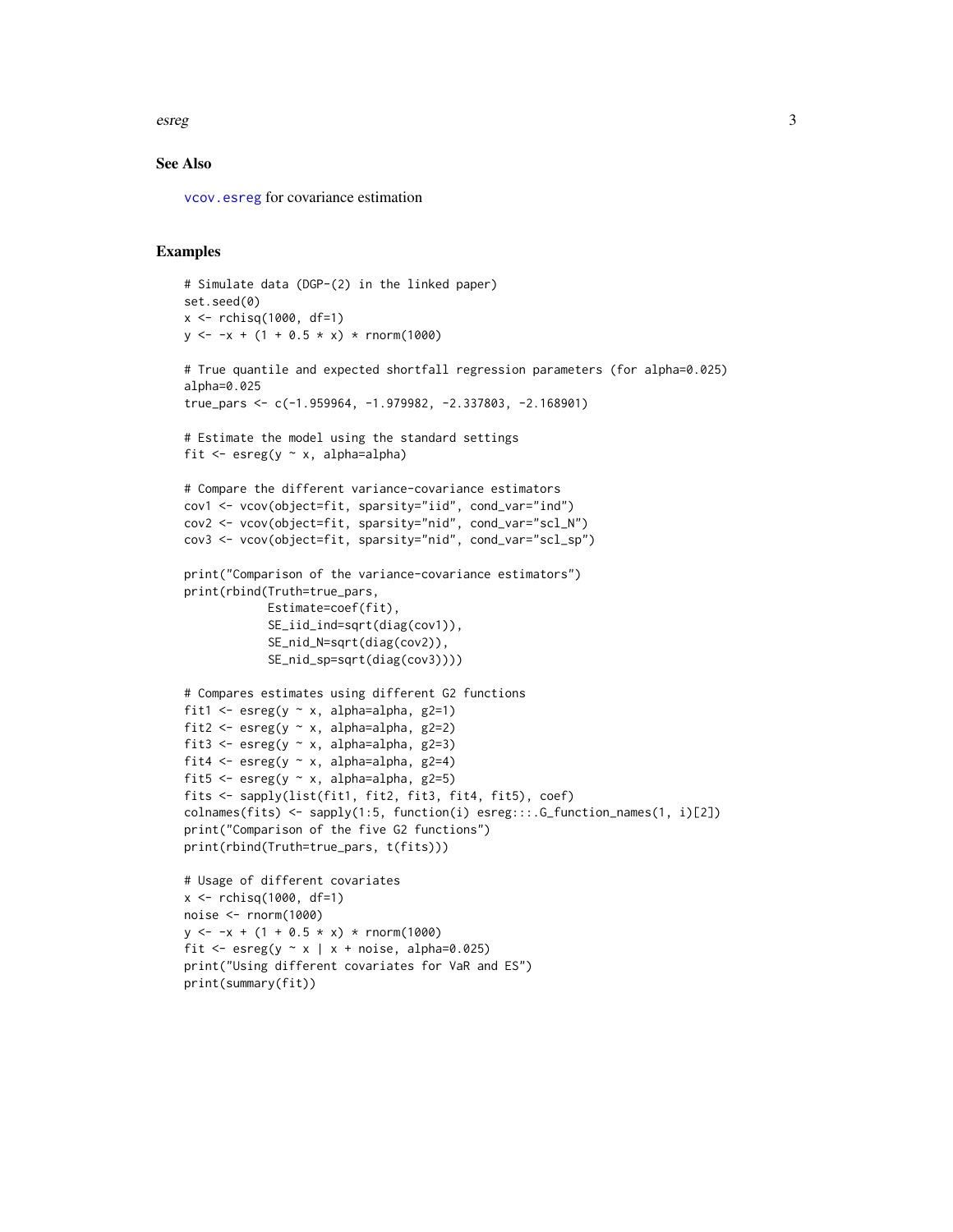<span id="page-3-0"></span>

# Description

Computes the joint (VaR, ES) loss

# Usage

esr\_loss(r, q, e, alpha, g1 = 2L, g2 = 1L, return\_mean = TRUE)

# Arguments

| r              | Vector of returns                                                 |
|----------------|-------------------------------------------------------------------|
| q              | Vector of quantiles                                               |
| e              | Vector of expected shortfalls                                     |
| alpha          | Probability level                                                 |
| g1             | 1, 2, see $G1$ fun                                                |
| g <sub>2</sub> | 1, 2, 3, 4, 5, see $G2$ _curly_fun, $G2$ _fun                     |
| return_mean    | If TRUE returns the average tick loss, else the individual values |

### References

Fissler and Ziegel (2016)

<span id="page-3-1"></span>vcov.esreg *Covariance Estimation*

# Description

Estimate the variance-covariance matrix of the joint (VaR, ES) estimator

# Usage

```
## S3 method for class 'esreg'
vcov(object, method = "asymptotic", ...)
```
# Arguments

| object   | An esreg object                                                  |
|----------|------------------------------------------------------------------|
| method   | For asymptotic use $v\text{cov}$ A, for boot use $v\text{cov}$ B |
| $\cdots$ | All possible values which can be passed to vcovA and vcovB       |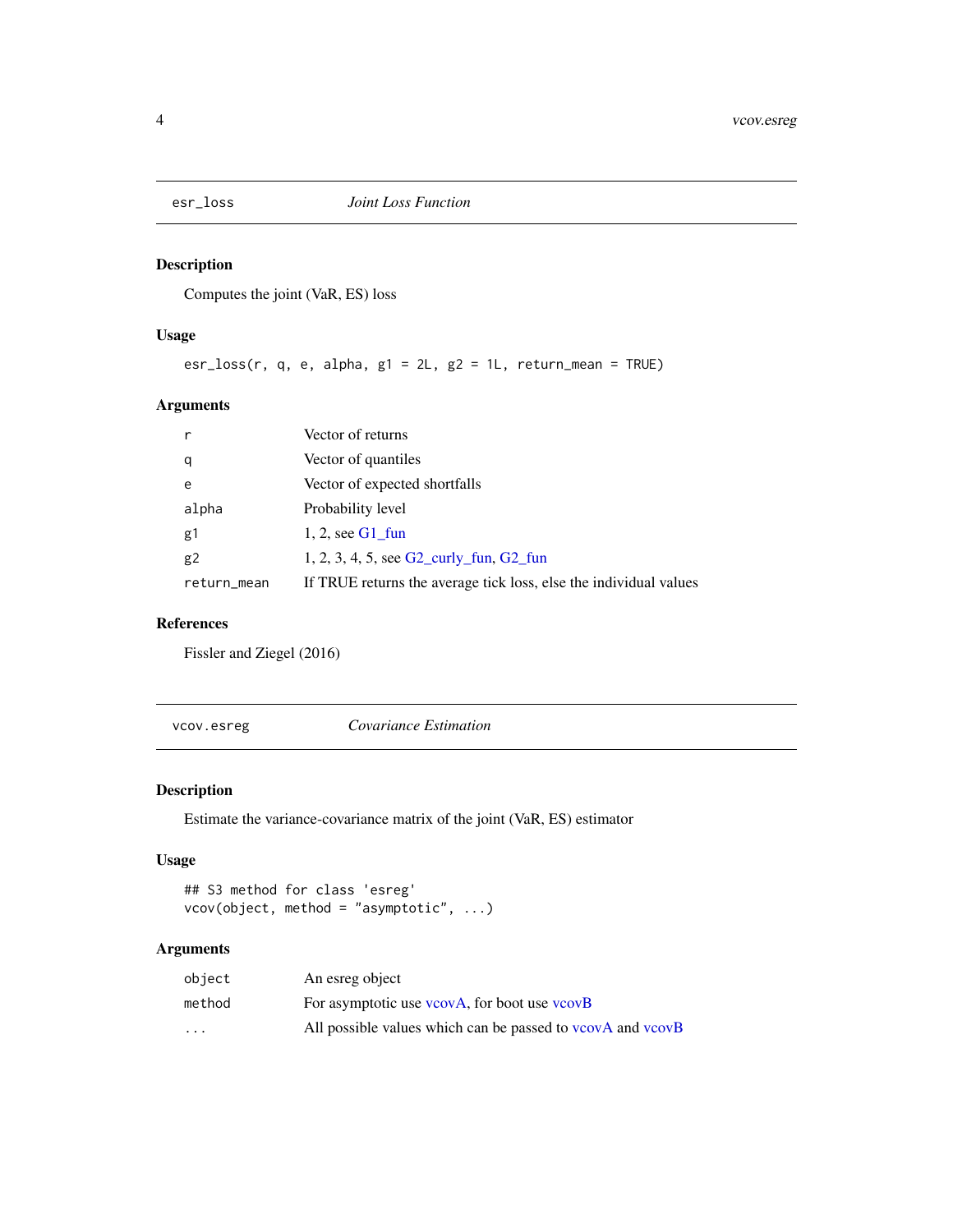<span id="page-4-1"></span><span id="page-4-0"></span>

# Description

Estimate the variance-covariance matrix of the joint (VaR, ES) estimator using the asymptotic formulas

# Usage

```
vcovA(object, sparsity = "iid", cond_var = "ind",
 bandwidth_type = "Hall-Sheather")
```
# Arguments

| object   | An esreg object                                                                                       |
|----------|-------------------------------------------------------------------------------------------------------|
| sparsity | The sparsity estimator, see density_quantile_function for more details.                               |
|          | • iid - Piecewise linear interpolation of the distribution                                            |
|          | • nid - Hendricks and Koenker sandwich                                                                |
| cond_var | The conditional truncated variance estimator, see conditional truncated variance<br>for more details. |
|          | • ind - Variance over all negative residuals                                                          |
|          | • scl_N - Scaling with the normal distribution                                                        |
|          | • scl_sp - Scaling with the kernel density function                                                   |
|          | bandwidth_type The bandwidth estimator                                                                |
|          | $\bullet$ Bofinger                                                                                    |
|          | • Chamberlain                                                                                         |
|          | • Hall-Sheather                                                                                       |
|          |                                                                                                       |

<span id="page-4-2"></span>vcovB *Bootstrap Covariance Estimation*

# Description

Estimate the variance-covariance matrix of the joint (VaR, ES) estimator using the bootstrap.

# Usage

```
vcovB(object, bootstrap_method = "iid", B = 1000)
```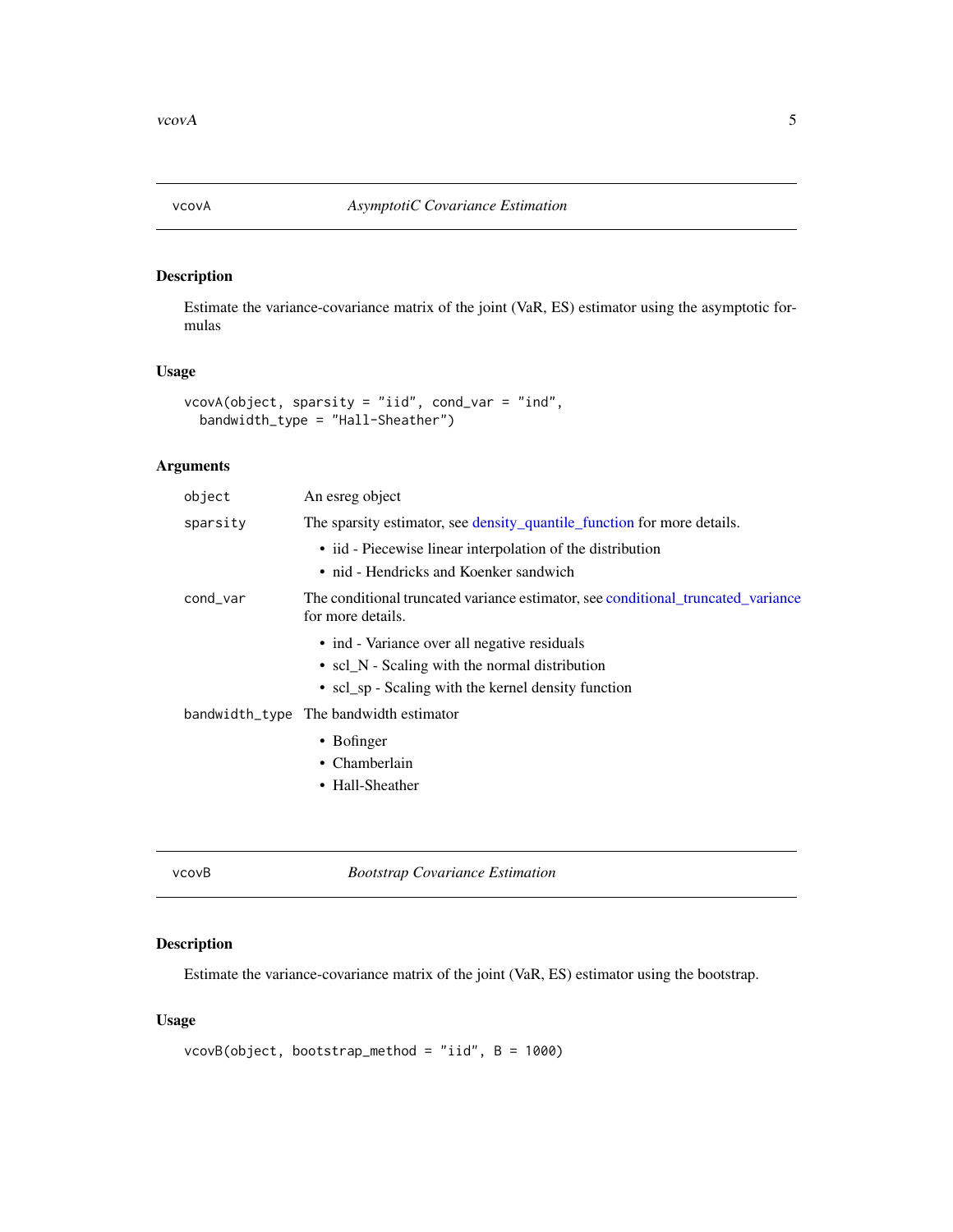$\sim$  6 vcovB

# Arguments

| object           | An esreg object                           |
|------------------|-------------------------------------------|
| bootstrap_method |                                           |
|                  | The bootstrap sampling scheme to be used  |
|                  | • iid - The iid bootstrap of Efron (1979) |
| R                | The number of bootstrap iterations        |